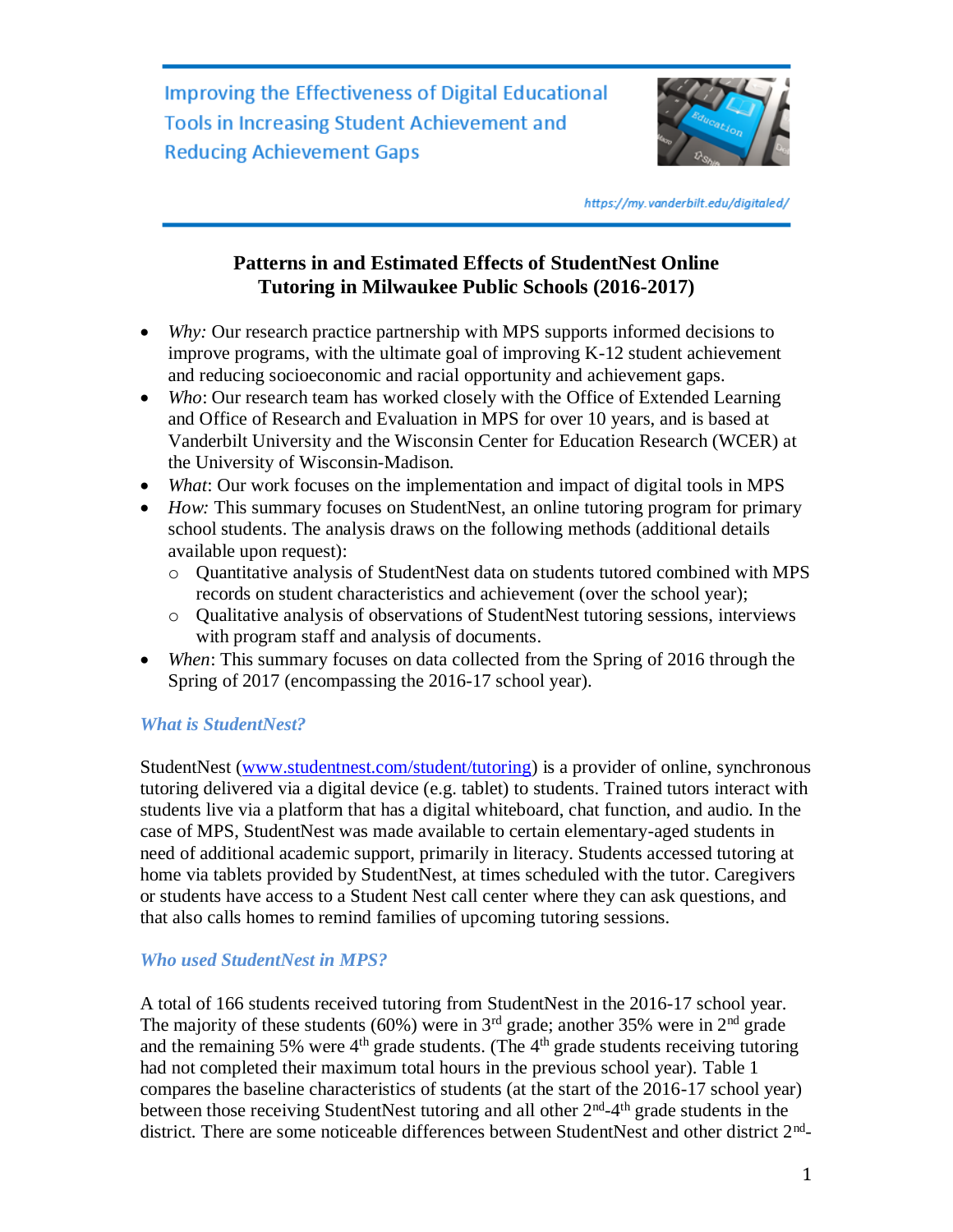4<sup>th</sup> graders. They were more likely to be black (86% vs. 53%) and less likely to be white or Hispanic. StudentNest participants were more likely economically disadvantaged (93% vs. 84% free/reduced price lunch eligible), but they were less like to be English language learners or to have special educational needs. Lastly, StudentNest participants were at lower grade level equivalents in reading and math achievement (on STAR assessments); this was expected, because students performing below their grade level were prioritized for tutoring. In light of these clear differences in who received tutoring from StudentNest, we adjust for these student characteristics when estimating the effects of tutoring from StudentNest on student spring reading and math achievement.

| <b>Student Baseline</b><br><b>Characteristics</b> | <b>All MPS 2nd-4th Grade</b><br><b>Students</b> |             |           | <b>StudentNest Participants</b> |             |           |
|---------------------------------------------------|-------------------------------------------------|-------------|-----------|---------------------------------|-------------|-----------|
|                                                   | N                                               | Mean        | Std. Dev. | $\mathbf n$                     | Mean        | Std. Dev. |
| Female                                            | 18,332                                          | 0.48        | 0.50      | 166                             | 0.52        | 0.50      |
| <b>Black</b>                                      | 18,332                                          | 0.53        | 0.50      | 166                             | 0.86        | 0.35      |
| Asian                                             | 18,332                                          | 0.07        | 0.25      | 166                             | 0.05        | 0.21      |
| White                                             | 18,332                                          | 0.12        | 0.33      | 166                             | 0.02        | 0.13      |
| Hispanic                                          | 18,332                                          | 0.27        | 0.44      | 166                             | 0.07        | 0.25      |
| Other race                                        | 18,332                                          | 0.01        | 0.08      | 166                             | 0.01        | 0.08      |
| <b>ELL</b>                                        | 18,332                                          | 0.15        | 0.36      | 166                             | 0.04        | 0.20      |
| Free/reduced lunch                                | 18,332                                          | 0.84        | 0.37      | 166                             | 0.93        | 0.25      |
| Special needs                                     | 18,332                                          | 0.18        | 0.38      | 166                             | 0.08        | 0.27      |
| Absences (%)                                      | 16,310                                          | 0.08        | 0.08      | 150                             | 0.07        | 0.07      |
| Fall STAR Math (g.e.)                             | 15,690                                          | 2.65        | 1.25      | 165                             | 2.43        | 0.75      |
| Fall STAR Math (s.s.)                             | 15,690                                          | $-0.000276$ | 1.003596  | 165                             | 0.086360    | 0.613460  |
| Fall STAR Reading (g.e.)                          | 15,574                                          | 2.51        | 1.31      | 164                             | 2.10        | 0.54      |
| Fall STAR Reading (s.s.)                          | 15,574                                          | 0.001708    | 1.003839  | 164                             | $-0.128908$ | 0.498310  |

**Table 1: StudentNest Participants Compared to Other MPS 2nd -4 th Grade Students**

# *How much StudentNest tutoring did MPS students receive?*

StudentNest was made available to MPS students from 22 different schools. Drawing on evidence from MPS' past tutoring program efforts, the program had a goal of serving each student with at least 40 hours of tutoring in a school year with no more than 2-3 hours of tutoring per week. The expected tutor to student ratio was 1:2, although some tutoring sessions provided 1:1 tutoring (as requested by the parent). There was no set schedule for student tutoring or tutor rotation; students could schedule their tutoring sessions at their convenience. In general, tutors were assigned to work with a particular group of students, but this could also fluctuate depending on scheduling needs.

Analysis of the data from StudentNest records showed that the large majority of students received 40 hours of tutoring or close to 40 hours; more than half of the students tutored received greater than 37 hours of tutoring. Not all students used the full hours of tutoring available to them, although more than three-quarters of students received more than 26 hours of tutoring. Among the  $4<sup>th</sup>$  grade students, two-thirds (6 of 9) received 40 hours of tutoring; the other three students received 25-35 hours of tutoring from StudentNest.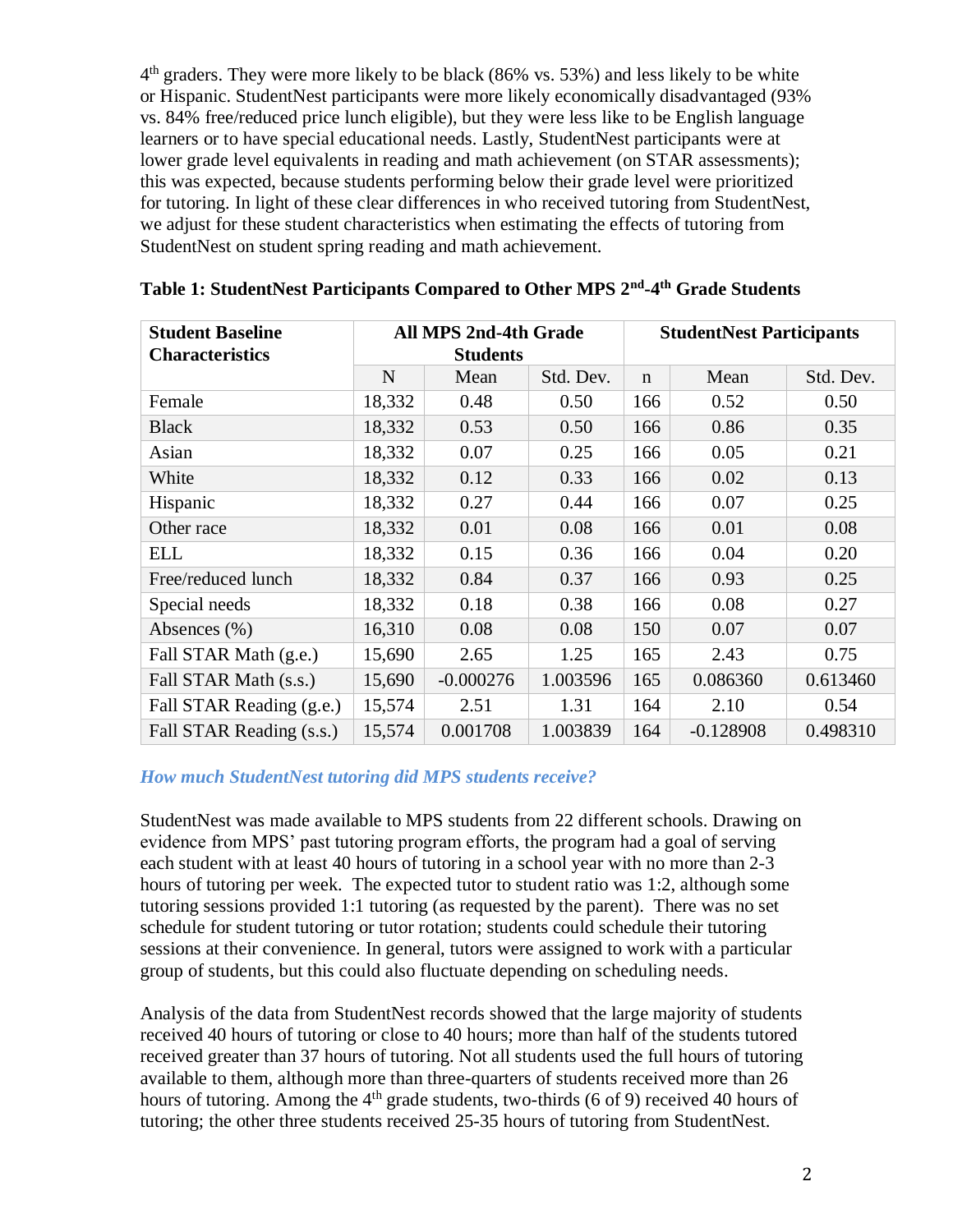Figure 1 shows graphically the distribution of tutoring hours among MPS  $2<sup>nd</sup>$ -4<sup>th</sup> grade students in 2016-17.

## **Figure 1: Distribution of Total Tutoring Hours Received by MPS Students through StudentNest**



## *What patterns in academic outcomes did we identify with StudentNest use?*

As discussed above, when assessing the effects of StudentNest tutoring, it is important to adjust for student characteristics that differ between those who received tutoring and those who did not participate. We did this by using propensity score matching techniques, in which we matched each StudentNest participant with one or more students not participating in StudentNest but who had similar observed characteristics (i.e., on those measures shown in Table 1). Because of the large pool of available comparison students and the fact that the criteria (student achievement levels) that prioritized student participation were known, we achieved very close matches (i.e., after-matching statistical equivalence) that allow us to have more confidence in the results. (Appendix Figures A.1-A.4 present graphics showing the performance of the matching analysis). Using the matched samples, we assessed how the reading and math achievement changes from the beginning to the end of the school year for students tutored by StudentNest compared to the changes in test scores experienced by similar students who did not receive tutoring. The results are presented in Table 2 (measured in both grade equivalents and scaled scores from the STAR assessments); p-values equal to or less than 0.05 correspond to statistically significant estimated effects.

Student gains in reading through StudentNest tutoring are statistically significant. Those who received tutoring from StudentNest had reading gains of 0.178 grade equivalents higher than similar students who did not participate. In terms of the standardized (scaled score) gain measure, the effect size of 0.122 corresponds closely with the average tutoring effect in reading estimated for the T4U tutoring program in 2014-15 (Heinrich and Good, 2018). The estimated effect of StudentNest in math is smaller than in reading—0.103 grade equivalents and 0.092 on the scaled score measure—but higher than the 2014-15 T4U estimated effect in math, and the latter estimate is very close to attaining statistical significance.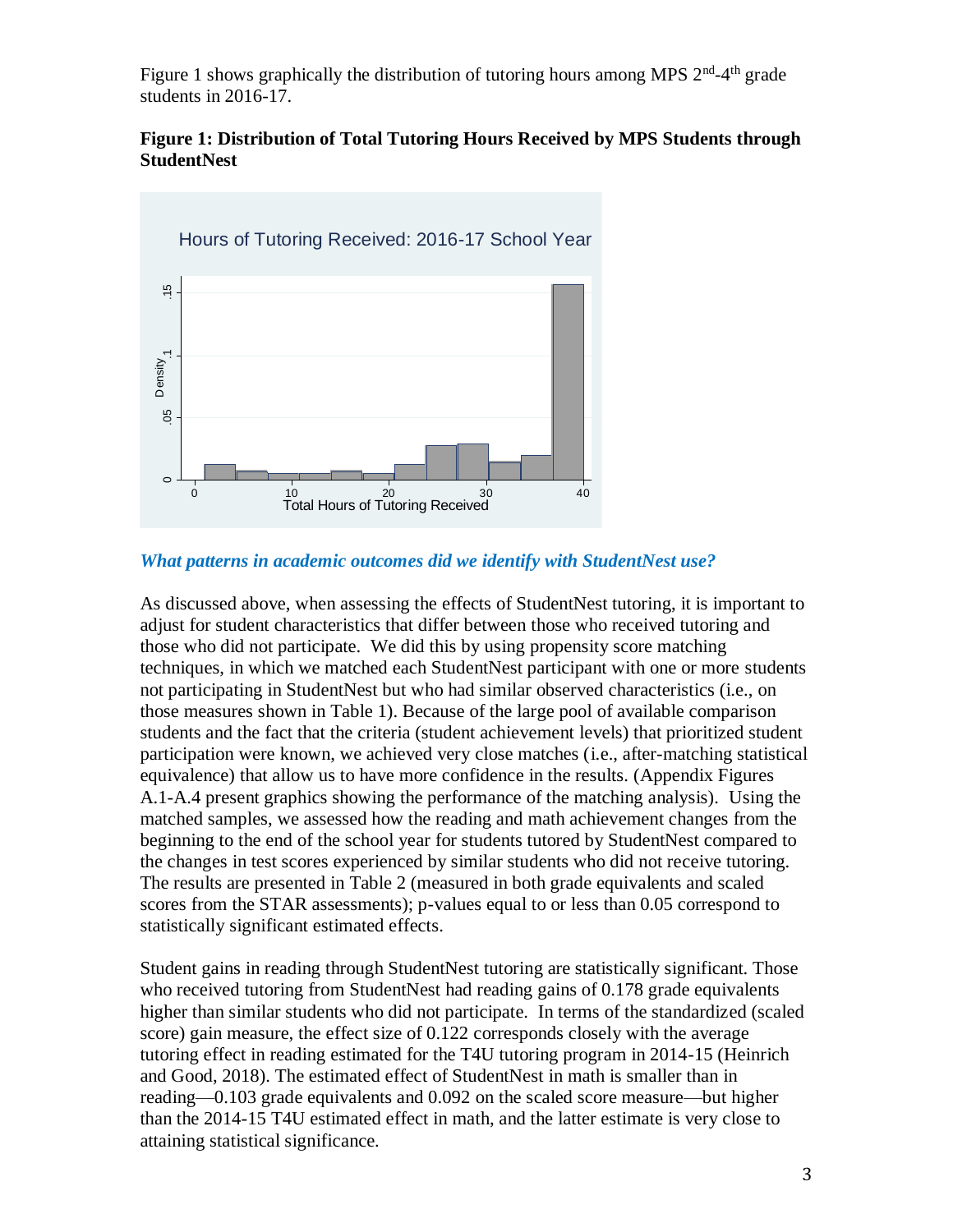| <b>Student Outcome</b> | <b>Estimated</b><br>effect | <b>Standard</b><br>error | p-value |
|------------------------|----------------------------|--------------------------|---------|
|                        |                            |                          |         |
| Reading (g.e.) gain    | 0.178                      | 0.081                    | 0.028   |
|                        |                            |                          |         |
| Reading (s.s.) gain    | 0.122                      | 0.059                    | 0.039   |
|                        |                            |                          |         |
| Math (g.e.) gain       | 0.103                      | 0.089                    | 0.250   |
|                        |                            |                          |         |
| Math (s.s.) gain       | 0.092                      | 0.047                    | 0.053   |

## **Table 2: Estimated Effects of StudentNest Tutoring on Student Achievement**

The identification of these positive tutoring effects should be expected given prior research on MPS tutoring programs (Heinrich and Good, 2018). MPS insisted on the implementation of best practices identified in its own research: low student to teacher ratios, limiting the number of tutoring hours in a given week, and requiring that students be offered 40 hours of tutoring.

## *What patterns emerge from observations of in tutoring in practice?*

## **Student-centered instruction**

#### *Adjusting pace, sequence, etc.*

As in observations of online tutoring in previous school years, a minority of observed sessions contained evidence of authentically student-centered or personalized instruction. When there were modifications and accommodations observed they tended to include: readability of text, pacing and flexibility, creating incentives (e.g. playing a game at the end of the session) and accountability, individualized assessments, and individualized instruction (both via technology and instructors).. Each is discussed in greater detail below. This component overlaps with that of individualized assessment, as quizzes and associated progress reports often enabled teachers to target students in need of assistance. At the most basic level, we observed tutors individually grading and providing feedback to students, something expected in a traditional classroom setting that is not always received in an online or blended learning environment. Similarly, StudentNest allowed students to interact with a teacher as they would in a classroom setting but provided more targeted attention, with only one or two students per tutor.

*Students started the lesson by writing a complete sentence about their day, identifying and reading definitions of abstract and common nouns, and then they read sentences and put the correct missing word in the sentence. The last third of the lesson was adjectives and adverbs, same format. While the students claimed they had done this before, they needed help with the content. It seemed appropriately challenging for at least one student. The other student seemed to answer whatever the teacher gave as an example about 75 percent of the time, if she had to come up with an organic answer. The tutor adapted significantly by*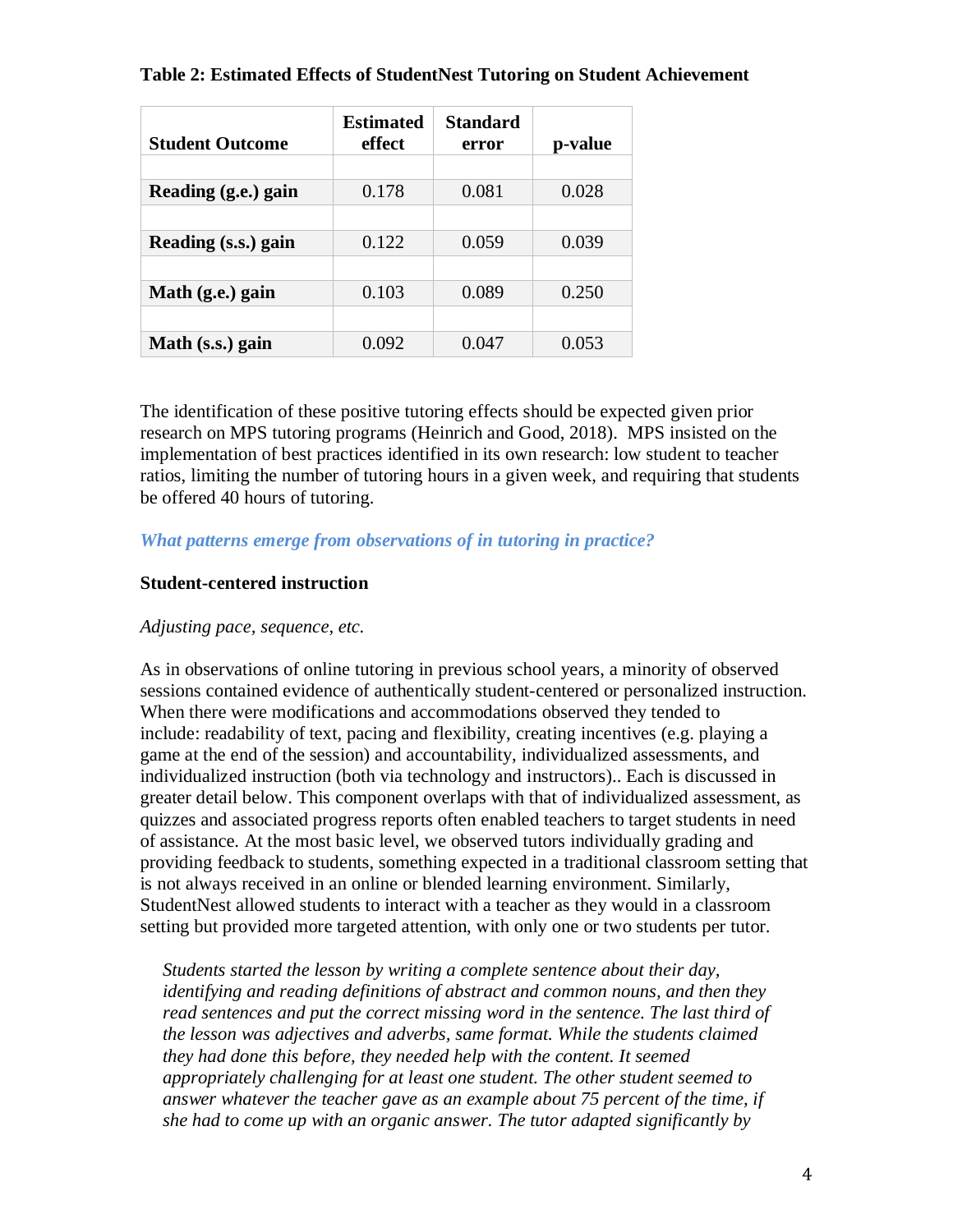*activating prior knowledge, asking questions, providing context clues etc. for each student.*

## *Making content relevant*

An important element of student-centered instruction is making the content and pedagogical approach relevant and responsive to students' own contexts and lives. In the following StudentNest observation, the teacher used a book the student was reading as a reference for a lesson on character development, providing concrete examples and centering discussions on a topic the student presumably finds interesting.

*The curriculum was software-driven and included a lesson on describing characters delivered online through the StudentNest platform… The teacher did a good job of giving the student an opportunity to figure things out herself, waiting for the student to ask for help or a long silence from the student before jumping in to offer assistance. The teacher asked the student to describe her favorite book or comic book. She couldn't think of one, so the teacher asked about and referred to the book she's currently reading, adapting the content to the student's interests.*

In another StudentNest session, it was observed that:

*Questions are open-ended enough that the student can bring in her own experiences. Stays engaged throughout the lesson - is talking about events/interests in her life to practice reading/writing skills.*

### **Instructor role and capacity**

Those involved in introducing and implementing digital instructional tools should be skilled in the use of them and have ongoing and consistent support to make sure it is working for all students. Building instructor capacity for effectively using digital tools means ongoing access to professional training for the planning and use of the technology, as well as time for practicing with the tools and communicating with others on effective strategies for their use. The following are excerpts from observer notes (of StudentNest tutoring):

*Teacher using tools very effectively - using pointer to help student sound out words, guiding student through lesson. Student has occasional difficulty getting some features to work but the teacher is able to guide her through it.*

*All functional, and instructor is skilled at teaching students how to take advantage of technology to get what they need out of it.*

StudentNest tutors, with a few exceptions, appeared to have difficulty, however, understanding and addressing technical difficulties:

*In the first 9 minutes, students were logged on and trying to get in touch with the tutor who had not joined the session yet. The students had almost 38 minutes of technical difficulties with audio, visual or both. Parents could be heard in the background, but not necessarily supporting their students through these struggles. One parent tried to intervene twice in locating the tutor and helping her child get connected. The other parent helped their student spell gymnast, but didn't appear*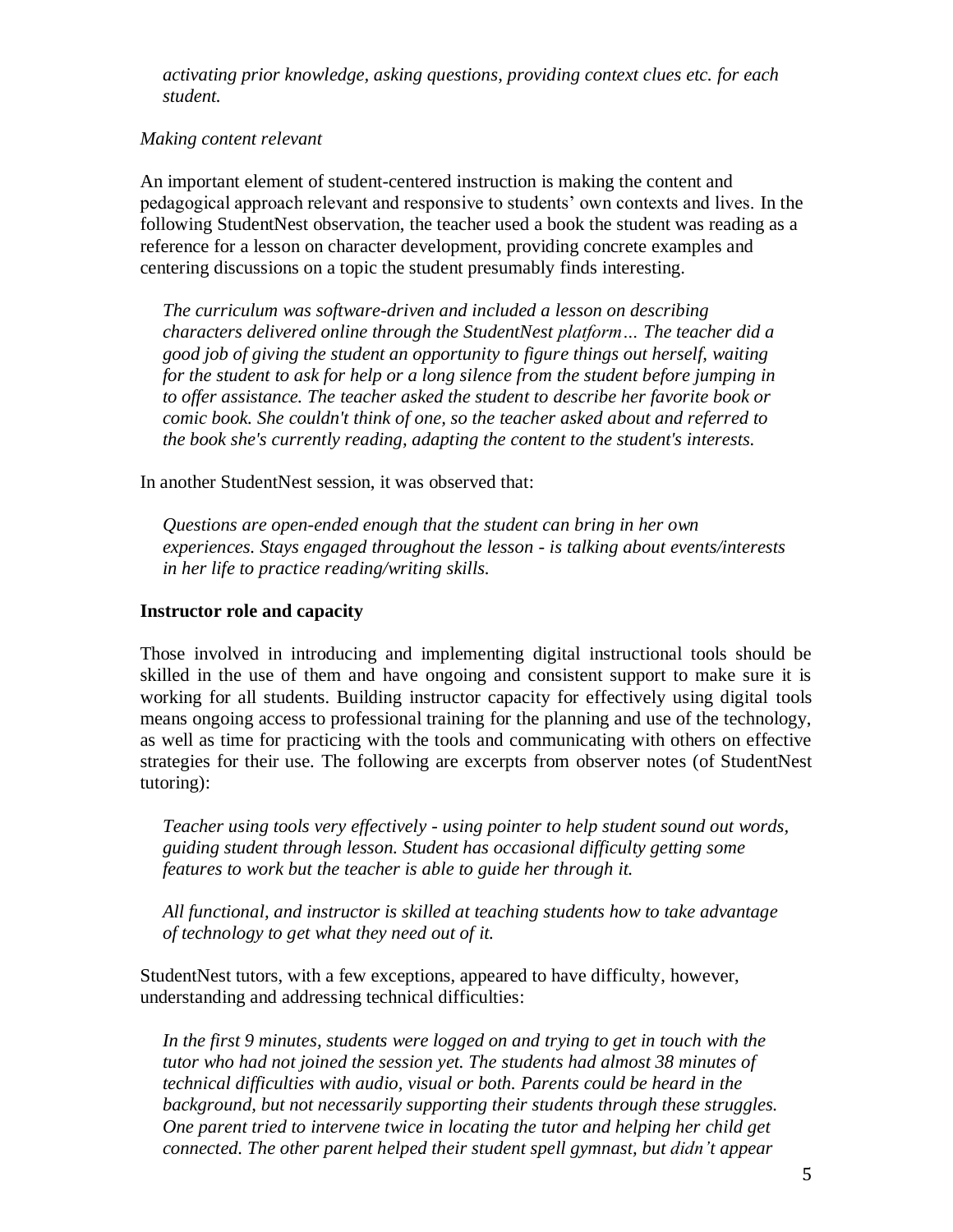*to have any role in technical difficulties and could be heard in the background. The tutor was primarily the support for learning and technical issues, but she had her own technical issues and didn't provide much support either.*

*The student had almost 8 minutes of tech issues, but the tutor claimed they were not having the same issues. When the student said she couldn't hear, the tutor said everything was fine on her end and went on in spite of the student's struggles.*

*The only technical issues were due to the instructor not knowing how to use the whiteboard, which caused several delays. She got better as the lesson went on.*

*There were several times the video seemed spliced and I don't know what was missed during those times. The student used a Samsung tablet to access the virtual whiteboard that also had a wireless card provided by StudentNest. It is unknown if the student or tutor used a microphone. Everything appeared safe and operable. The only issues observed were due to the tutor's unfamiliarity with the whiteboard environment.*

[See a related research brief on instructor capacity in digital tools initiatives here: [https://my.vanderbilt.edu/digitaled/files/2016/08/DT\\_ResearchBriefInstructorCapacity\\_S](https://my.vanderbilt.edu/digitaled/files/2016/08/DT_ResearchBriefInstructorCapacity_Sept-2016.pdf) [ept-2016.pdf\]](https://my.vanderbilt.edu/digitaled/files/2016/08/DT_ResearchBriefInstructorCapacity_Sept-2016.pdf)

## **Access**

Equitable access to digital instructional tools means that all students have equal opportunity to instruction regardless of income, disability, or language status. We not only examine equitable access, but also the reliability of access to digital instructional settings. This is important as it directly affects the amount of instructional time provided to students and the quality of the interactions between the student and the instructor and/or technology. Below we present some excerpts from observations highlighting particular access issues, specific to technical challenges and surrounding environment to the session.

#### *Technical issues*

*There are significant issues with the technology from the observer side. The screen often doesn't match the discussion, but the tutor and student seem to be on the same page. There was a constant 30 sec delay on the observer's end, but only in visual. There appeared to be an occasional delay in audio between the tutor and student because she would sometimes correct the student when the student had already auto-corrected orally and apparently was not heard.*

*There seems to be a delay, so the student is never exactly on the same page as the tutor. The tutor goes back to the problem and talks through it, but the students seem confused because they seem to moving on while tutor seems to move backwards. The other lessons did this too, but this one seems more delayed than the others.*

*One student often texted a lot of emoji's in the chat box. The other student had significant technology issues, such as not being able to hear, for over half the lesson. The tutor was not much help when students had technology issues. The students were more efficient at addressing when they had an issue, such as*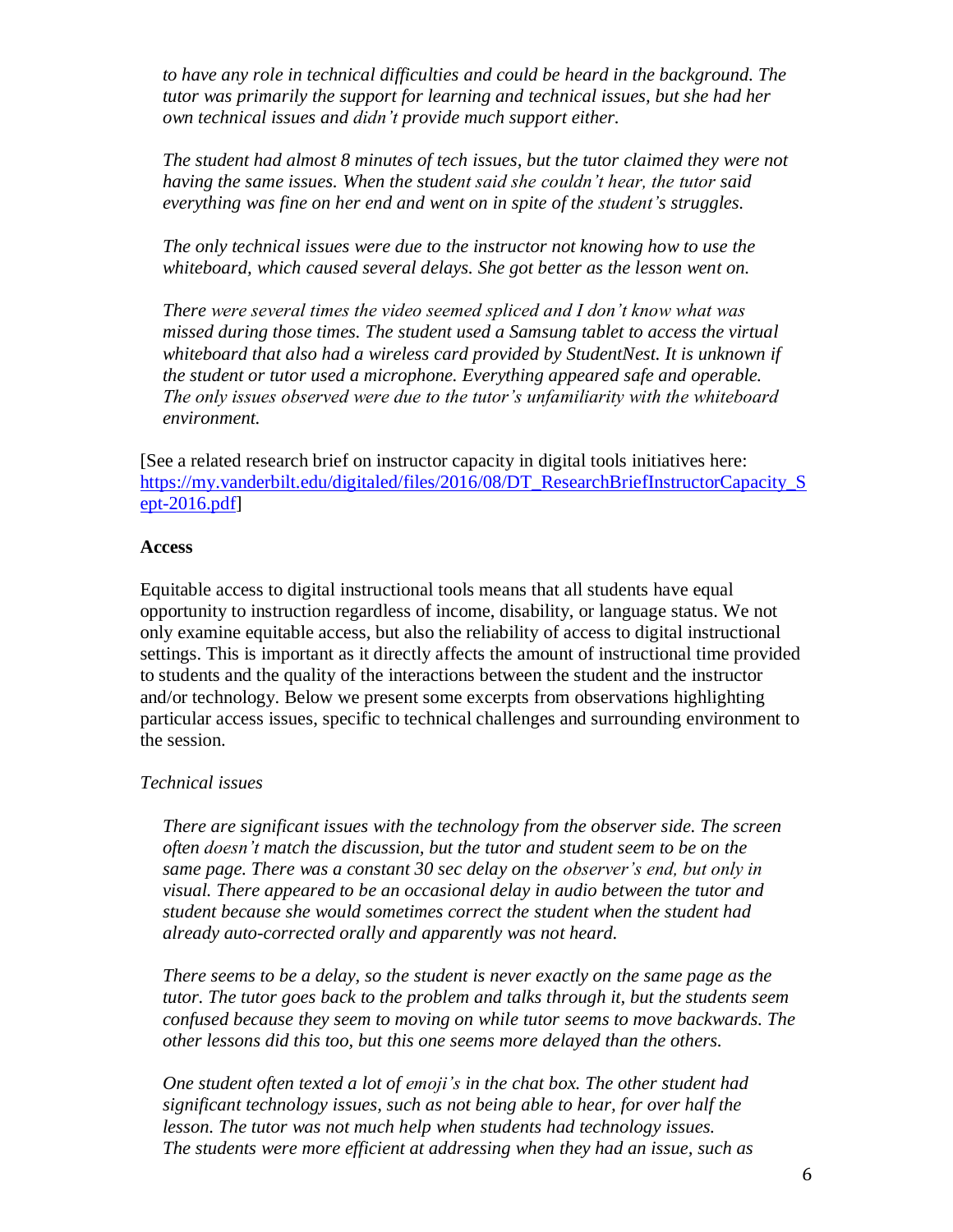*typing in the text box, etc. When one student stated she couldn't hear, she often just talked to her more and louder, which didn't help. When the tutor herself couldn't hear, she would keep talking, but noted she hoped it would get better soon. No one made any attempt to identify a specific strategy to address the issues they were facing, other than the students using the chat box to communicate with the tutor. The platform seemed safe, but all involved had issues with both operability and accessibility of the technology. One student also mentioned at one point that there should be a green audio light if it is working properly. Tutor said her light was blue.*

*The student occasionally indicates she has trouble hearing, asking the teacher to repeat what she said. When there were three excerpts on the screen, the student said she had trouble reading them, but the teacher was unable to zoom in to assist her. The teacher also could not read the passages, so she let the student skip them.*

*The only difficulties are technical, including slow typing and the appearance of some sentences in a vertical column instead of a horizontal row, which made it challenging for the teacher to read and provide feedback.*

*Audio was creating problems, so there was an echo and it was difficult to hear one of the students. The instructor… wished the audio would not sound like they were in a tunnel.*

*Student gets some time to practice using the tools. Has some trouble getting tools to work. Not clear if it is student error or technology problem. Student has difficulty seeing a pre-test that was made available via download. Instead of using the downloaded version the teacher has to write out the pretest in the whiteboard format.*

*Students had technical issues or were waiting for the tutor for almost 80% of the observation. First 9 minutes, students were logged on and trying to get in touch with the tutor who had not joined the session yet. The students. had almost 38 minutes (80% of observation) of technical difficulties with audio, visual or both. The students seemed to mostly have access to the lesson in spite of the audio complications.*

It should be noted that there are many possible reasons for internet connectivity problems during a session, not all of which are under the control of either StudentNest or MPS. Families who expressed a need for assistance with internet access were provided by StudentNest with a MyFi (mobile hotspot) device to connect to tutoring sessions.

#### *Impact of surrounding environment*

Due to the location of most sessions (in the child's home), StudentNest environments often included environmental barriers (or distractions) to learning:

*Lots of feedback in the background - student says that she is having trouble hearing the teacher, having some trouble getting some of the tools to work. Feedback continues. Can hear TV or radio in the background.*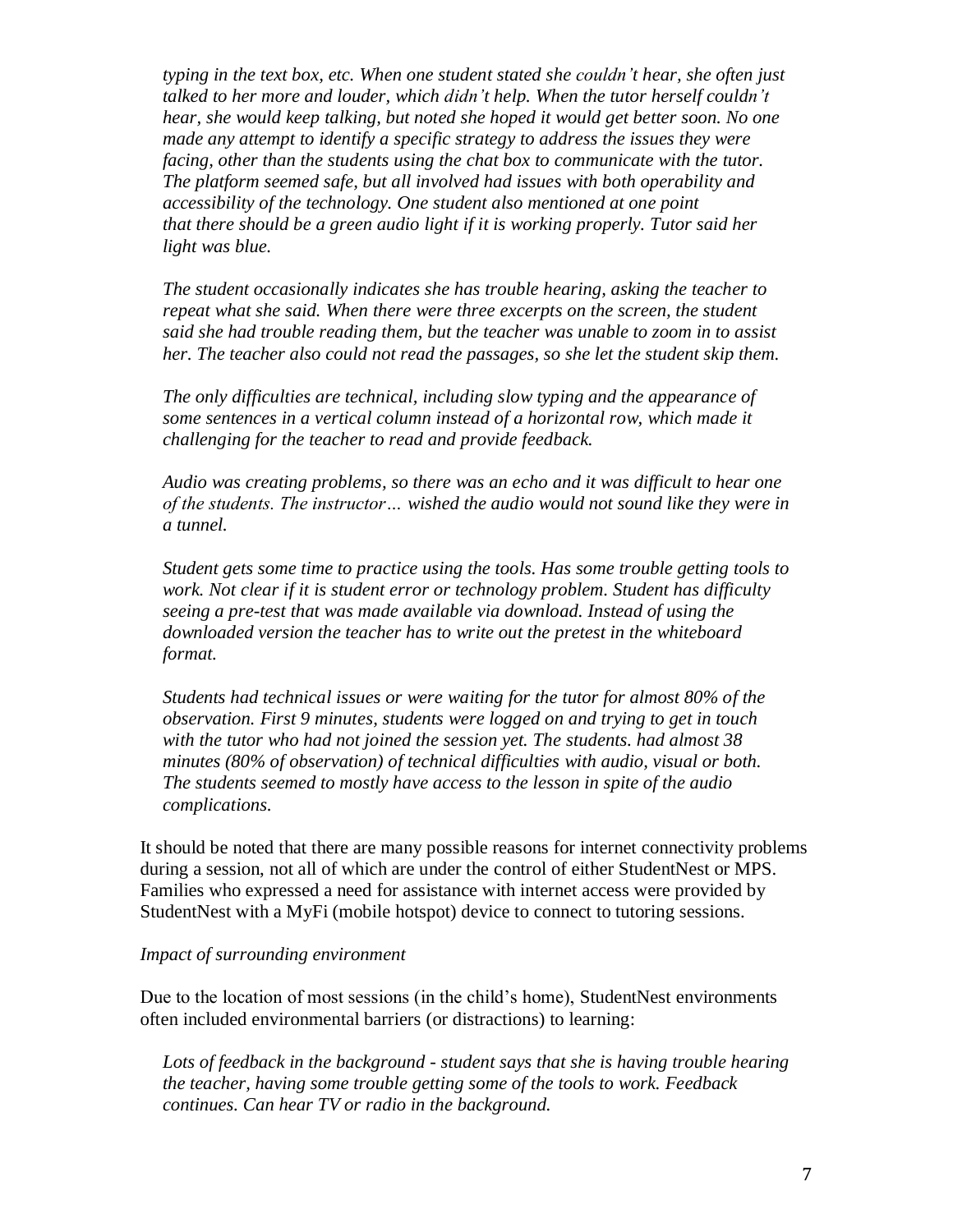[See related research brief on equitable access in digital tools initiatives here: [https://my.vanderbilt.edu/digitaled/files/2016/08/DT\\_ResearchBriefAccess\\_Sept-](https://my.vanderbilt.edu/digitaled/files/2016/08/DT_ResearchBriefAccess_Sept-2016.pdf)[2016.pdf](https://my.vanderbilt.edu/digitaled/files/2016/08/DT_ResearchBriefAccess_Sept-2016.pdf)

# *What are some emerging questions for consideration?*

The implementation of digital educational tools is likely to always be a "work in progress," as the capabilities of instructors, students and the technology itself are continually evolving. The results presented in this research summary reflect both the potential of online tutoring to improve student achievement and the challenges in implementation that may constrain its effectiveness. We offer the following questions for further consideration as MPS continues to improve the learning tools and opportunities it makes available to students.

- What level of self-regulation should be a prerequisite of online tutoring, or is it a skill that be taught during the program itself?
- How does access to real time data on student progress impact the experience (and practice) of both tutors and students?
- What skills are particularly important for tutors to have?
	- o Content
	- o Online pedagogy
	- o Managing online and tech platforms
	- o Multilingual
	- o Accommodate students with special education needs
- What factors determine whether instructional technology "facilitates" versus "impedes" or "stops" instruction and learning?

# **Reference:**

Heinrich, Carolyn J. and Annalee Good. 2018. Research-Informed Practice Improvements: Exploring Linkages between School District Use of Research Evidence and Educational Outcomes over Time. *School Effectiveness and School Improvement*, [https://doi.org/10.1080/09243453.2018.1445116.](https://doi.org/10.1080/09243453.2018.1445116)

**<https://my.vanderbilt.edu/digitaled>**

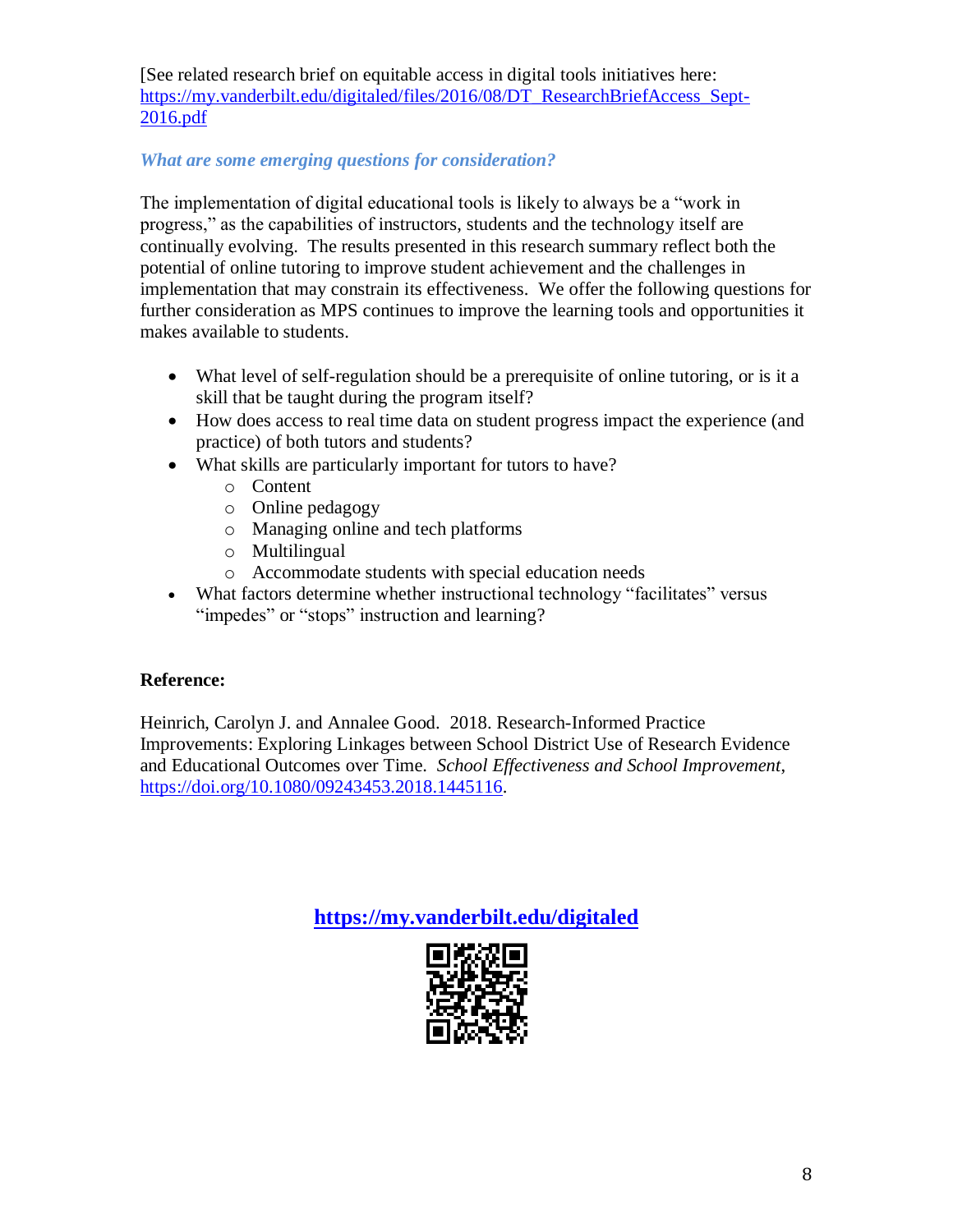# **Appendix**



**Figure A.1: Balance Plot (Before and After Matching) for Reading Outcomes**

The box plot on the left hand side of Figure A.1 shows the imbalance in the summary measure of student characteristics (propensity scores) before the matching process. After matching, the mean characteristics are precisely balanced, with nearly identical means and distributions. This is also reflected in the complete overlap of the propensity scores (for StudentNest participants-treated and nonparticipants-control) in the right hand graph plotting the after-matching propensity scores in Figure A.2 below.

**Figure A.2: Graphical Summary of Propensity Score Balance for Reading Outcomes**